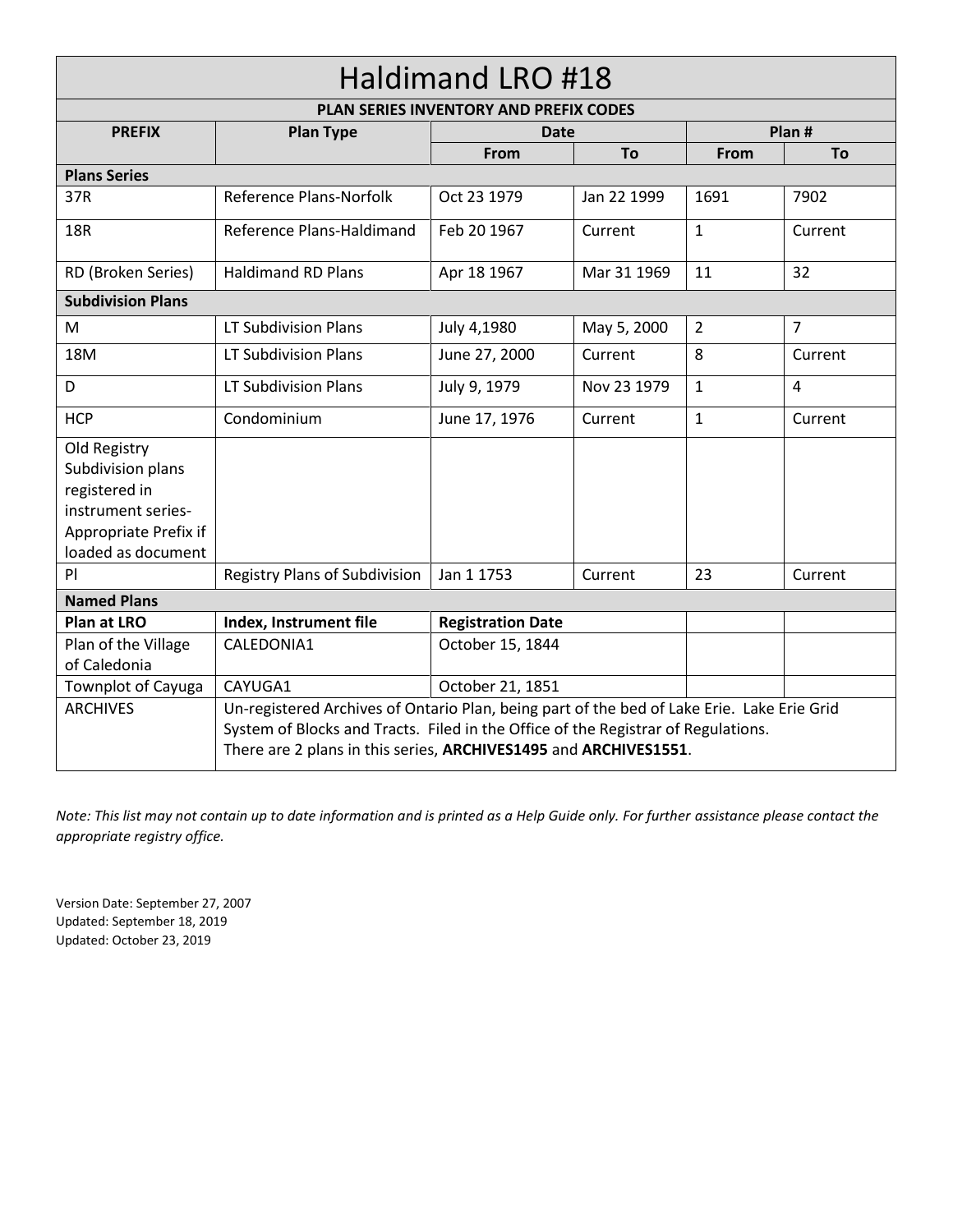| <b>PLAN</b>    | <b>INTERNAL</b>   | <b>PREFIX TO</b> | <b>Type of Plan</b>                        | <b>Date</b>                      | <b>Description (underlying</b>                                                             |
|----------------|-------------------|------------------|--------------------------------------------|----------------------------------|--------------------------------------------------------------------------------------------|
| <b>NUMBER.</b> | <b>CARD</b>       | <b>INDEX</b>     | <b>M=Land Titles</b><br><b>Subdivision</b> | S=surveyed,                      | geographics)                                                                               |
| (include)      | <b>NUMBER</b>     | <b>BOARD</b>     |                                            | R=registered                     |                                                                                            |
| additional     | <b>IDENTIFIED</b> | <b>PLANS</b>     | <b>R=Registry</b>                          |                                  |                                                                                            |
| number if      | <b>ON PLAN</b>    | (MBP)            | <b>Subdivision</b>                         |                                  |                                                                                            |
| plan was       |                   |                  | C=Compiled                                 |                                  |                                                                                            |
| renumbered)    |                   |                  | T=Townplot/Village                         |                                  |                                                                                            |
|                |                   |                  | <b>Site</b>                                |                                  |                                                                                            |
|                |                   |                  | O=Other (Add note                          |                                  |                                                                                            |
|                |                   |                  | in comments                                |                                  |                                                                                            |
|                |                   |                  | column)                                    |                                  |                                                                                            |
|                | Card 1            | <b>MBP1Cal</b>   | <b>T-Crown Lands</b>                       | Nov. 1846                        | <b>Town of Caledonia</b>                                                                   |
|                |                   |                  |                                            | <b>True Copy</b>                 |                                                                                            |
| 187            | Card 3            | <b>MBP187</b>    | R                                          | S 12 July, 1873<br>R 1 Aug. 1873 | LOT 6-9 South Chippewa Street.; Lot 2-5<br>North Princess Street, Village of Cayuga        |
|                | Card 3            | <b>MBP1CayE</b>  | т                                          | S 21 Oct. 1851                   | Town of Cayuga East Grand River                                                            |
|                | Card 4            | MBP1CayW         | T                                          | S 25 Mar. 1867                   | Town of Cayuga West Grand River                                                            |
|                |                   |                  |                                            | R 20 Apr. 1871                   |                                                                                            |
| 13255          | Card 4            | MBP13255         | R                                          | S 29 Mar. 1864<br>R 31 Oct. 1864 | Cayuga Market Block, Village of Cayuga                                                     |
| 2224           | Card 2            | <b>MBP2224</b>   | R                                          | S 15 May, 1912                   | LOTS 17 & 18 South Sutherland Street.; 17                                                  |
|                |                   |                  |                                            | R 14 Aug. 1912                   | & 18 North Caithness Street, Town of                                                       |
| 5823           | Card 12           | <b>MBP5823</b>   | R                                          | S 3 May 1910                     | Caledonia<br>Park Lot 1, Town of Dunnville                                                 |
|                |                   |                  |                                            | R 12 May 1910                    |                                                                                            |
| 4811           | Card 13           | <b>MBP4811</b>   | $\overline{R}$                             | S 23 Jan. 1906                   | Lands of Mrs. Jane Griffith, Town of                                                       |
|                |                   |                  |                                            | R 9 Feb. 1906                    | <b>Dunnville</b>                                                                           |
| 4156           | Card 14           | <b>MBP4156</b>   | $\mathsf{R}$                               | S 23 Mar. 1903<br>R 23 Apr. 1903 | Part Lot 2 & 3 North Forest Street; Part Park<br>Lot 14 West Diltz Road, Town of Dunnville |
|                |                   |                  |                                            |                                  |                                                                                            |
| 4909           | Card 15           | <b>MBP4909</b>   | R.                                         | S 20 Dec. 1905<br>R 13 June 1906 | Part Lot 5, 1st Range from Grand River,<br><b>Town of Dunnville</b>                        |
| 3597           | Card 17           | <b>MBP3597</b>   | R                                          | S 16 May 1900                    | Lots 15-18 North Forest Street; Park Lot 6 &                                               |
|                |                   |                  |                                            | R 16 June 1900                   | 8 East Logan Road, Town of Dunnville                                                       |
| 5604           | Card 18           | <b>MBP5604</b>   | $\overline{\mathsf{R}}$                    | S 4 Aug. 1908                    | Lot 49 in Park Lot 5 Range 1 from Grand                                                    |
|                |                   |                  |                                            | R 20 Apr. 1909                   | <b>River, Town of Dunnville</b>                                                            |
| 7573           | Card 8            | <b>MBP7573</b>   | R                                          | S 15 May 1858<br>R 20 June 1859  | Part Lot 6 & 7 Concession 2, Township of<br>Canborough                                     |
|                |                   |                  |                                            |                                  |                                                                                            |
| 576            | Card 8            | <b>MBP576</b>    | R                                          | S 14 Mar. 1874<br>R 20 Oct. 1874 | Part Lot 9 & 10, Clement Tract, Township of<br>Canborough                                  |
|                |                   |                  | $\mathbf{o}$                               |                                  |                                                                                            |
| 13031          | Card 8            | MBP13031         |                                            | No dates                         | Boundary between Part of Concession 2 &<br>3, Township of Canborough                       |
|                | Card 9            | <b>MBP1Dunn</b>  | <b>T-Crown Lands</b>                       | S Aug 1846                       | <b>Township of Dunn</b>                                                                    |
|                |                   |                  |                                            | R 30 May 1846                    |                                                                                            |
| 14473          | Card 9            | <b>MBP14473</b>  | R                                          | S 7 Sept. 1865<br>R 5 Jan. 1866  | Part Lots 15, 16, 17, Concession 1 South<br>Dunnville to Dover Road.; Part Lots 15, 16     |
|                |                   |                  |                                            |                                  | <b>Concession 1 North Dunnville to Dover</b>                                               |
|                |                   |                  |                                            |                                  | Road, Township of Dunn                                                                     |
| 14472          | Card 10           | <b>MBP14472</b>  | R                                          | S 7 Sept. 1865                   | Lots 13-16, Part Lot 17 Concession 2 South                                                 |
|                |                   |                  |                                            | R 5 Jan. 1866                    | Dunnville to Dover Road; Part Lots 13-17                                                   |
|                |                   |                  |                                            |                                  | <b>Concession 1 North Dunnville to Dover</b>                                               |
|                |                   |                  |                                            |                                  | Road; Part Lots 13-16, Concession 1, North                                                 |
|                |                   |                  |                                            |                                  | Dunnville to Dover Rd, Township of Dunn                                                    |
| 518A           | Card 10           | <b>MBP518A</b>   | R.                                         | S 10 May 1849                    | Lt 17-21 Con 1 South Dunnville to Dover                                                    |
|                |                   |                  |                                            | R 22 Jan. 1850                   | Road; Lot 17-22 Concession 2 South                                                         |
|                |                   |                  |                                            |                                  | Dunnville to Dover Road; Lot 17-20<br><b>Concession 3 South Dunnville to Dover</b>         |
|                |                   |                  |                                            |                                  | Road, Township of Dunn                                                                     |
| 2695           | Card 11           | <b>MBP2695</b>   | R                                          | S No date                        | Part Lot 24, Lot 25 & 26 Concession 4 South                                                |
|                |                   |                  |                                            | R 27 June 1916                   | Dunnville to Dover Road, Township of Dunn                                                  |
|                |                   |                  |                                            |                                  |                                                                                            |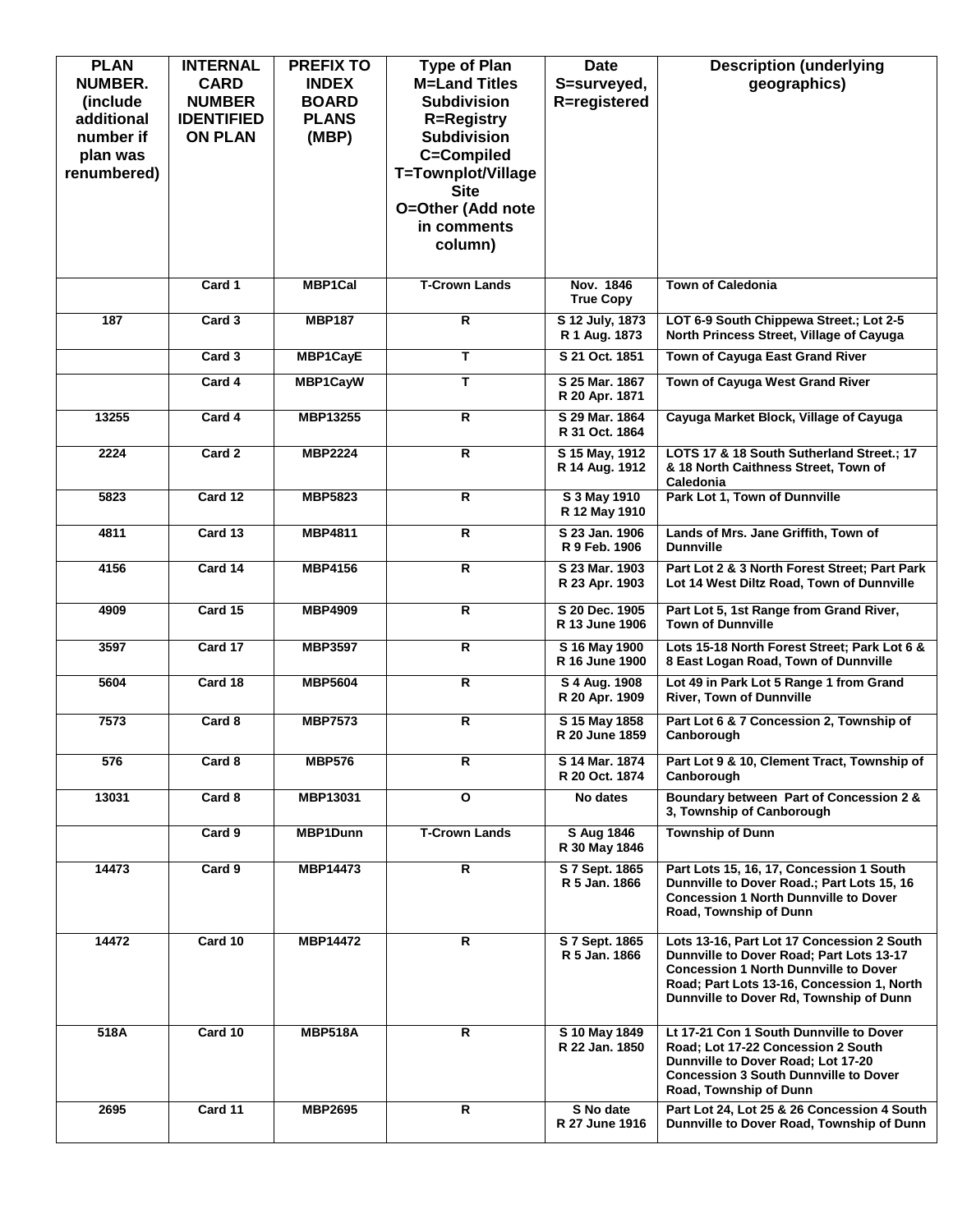| <b>PLAN</b><br><b>NUMBER.</b><br>(include)<br>additional<br>number if<br>plan was<br>renumbered)<br>720/1037 | <b>INTERNAL</b><br><b>CARD</b><br><b>NUMBER</b><br><b>IDENTIFIED</b><br><b>ON PLAN</b><br>Card 23 | <b>PREFIX TO</b><br><b>INDEX</b><br><b>BOARD</b><br><b>PLANS</b><br>(MBP)<br>MBP720 and | <b>Type of Plan</b><br><b>M=Land Titles</b><br><b>Subdivision</b><br><b>R=Registry</b><br><b>Subdivision</b><br>C=Compiled<br>T=Townplot/Village<br><b>Site</b><br>O=Other (Add note<br>in comments<br>column)<br>$\overline{R}$ | <b>Date</b><br>S=surveyed,<br>R=registered<br>S no date | <b>Description (underlying</b><br>geographics)<br>Lot 4, 5, 6, 7 Range 1 from Grand River                                                   |
|--------------------------------------------------------------------------------------------------------------|---------------------------------------------------------------------------------------------------|-----------------------------------------------------------------------------------------|----------------------------------------------------------------------------------------------------------------------------------------------------------------------------------------------------------------------------------|---------------------------------------------------------|---------------------------------------------------------------------------------------------------------------------------------------------|
|                                                                                                              |                                                                                                   | <b>MBP 1037</b>                                                                         |                                                                                                                                                                                                                                  | R 23 Nov. 1876                                          | Township of Moulton; Boulton Farm, Town<br>of Dunnville                                                                                     |
| ---                                                                                                          | Card 23                                                                                           | MBP1DunC                                                                                | $\overline{\mathbf{o}}$                                                                                                                                                                                                          | S no date<br>R 12 Aug. 1867                             | Dunnville Cemetery - Part Lot 3, Indian<br><b>Reserve, Town of Dunnville</b>                                                                |
| 988                                                                                                          | Card 24                                                                                           | <b>MBP988</b>                                                                           | R                                                                                                                                                                                                                                | S no date<br>R 2 Feb. 1880                              | Lot 4-8 South Broad Street, Town of<br><b>Dunnville</b>                                                                                     |
| 1920                                                                                                         | Card 24                                                                                           | <b>MBP1920</b>                                                                          | R                                                                                                                                                                                                                                | S 10 May 1886<br>R 1 June 1886                          | Block E North of G.T. Railway, Town of<br><b>Dunnville</b>                                                                                  |
| 396                                                                                                          | Card 24                                                                                           | <b>MBP396</b>                                                                           | $\overline{\mathbf{R}}$                                                                                                                                                                                                          | S 8 Oct. 1873<br>R 23 Oct. 1873                         | Bank of Upper Canada Property Part Lot 1,<br>Indian Reserve, Town of Dunnville                                                              |
| 1554                                                                                                         | Card 24                                                                                           | <b>MBP1554</b>                                                                          | $\overline{\mathbf{R}}$                                                                                                                                                                                                          | S 29 Oct. 1883<br>R 6 Nov. 1883                         | Lot F North of Railroad, Town of Dunnville                                                                                                  |
| 2116<br>739                                                                                                  | Card 33                                                                                           | Index as<br>MBP739 and<br>Index as<br><b>MBP2116</b>                                    | O                                                                                                                                                                                                                                | S no date<br>R Jan. 11, 1875                            | Part Lots 14, 15, 16 Concession 13<br>Township of Walpole; Part Lots 29 & 30,<br>Range East of Plank Road, Township of<br>Oneida            |
| 9101                                                                                                         | Card 30                                                                                           | <b>MBP9101</b>                                                                          | $\overline{R}$                                                                                                                                                                                                                   | S 21 Dec. 1922<br>R 11 Oct. 1923                        | Part Lot 23, Lot 24-27, North Main Street,<br>Plan 69, Town of Dunnville                                                                    |
| 10626                                                                                                        | Card 31                                                                                           | <b>MBP10626</b>                                                                         | R                                                                                                                                                                                                                                | S 5 May 1932<br>R 23 May 1932                           | Lot 2-6, Part Lot 1 Plan 720, Part Park Lot 8,<br>Plan 69, Town of Dunnville                                                                |
| 13558                                                                                                        | Card 32                                                                                           | MBP13558                                                                                | $\mathsf{R}$                                                                                                                                                                                                                     | S no date<br>R Aug. 18, 1848                            | Part Welland Canal Feeder Lands, Town of<br><b>Dunnville</b>                                                                                |
| 905                                                                                                          | Card 35                                                                                           | <b>MBP905</b>                                                                           | T                                                                                                                                                                                                                                | S no date<br>R 26 Aug. 1907                             | <b>Village of Hagersville</b>                                                                                                               |
| 2426                                                                                                         | Card 45                                                                                           | MBP2426                                                                                 | R                                                                                                                                                                                                                                | S 26 Dec 1853<br>R 30 Jan 1854                          | Part Lot 49 Concession 1, South Talbot<br>Road, Township of North Cayuga                                                                    |
| 5937                                                                                                         | Card 45                                                                                           | <b>MBP5937</b>                                                                          | R                                                                                                                                                                                                                                | S no date<br>R 14 Aug 1855                              | Part Lot 9 & 10 Concession 1 North Talbot<br>Road, Part Lot 8 & 9 Concession 1 South<br>Talbot Road; Town Azoff in Township North<br>Cayuga |
| 331                                                                                                          | Card 47                                                                                           | <b>MBP331</b>                                                                           | R.                                                                                                                                                                                                                               | S 3 May 1871<br>R 14 Aug 1871                           | Grand River Navigation Co. At Dam # 5                                                                                                       |
|                                                                                                              | Card 47                                                                                           | MBP1Oneida                                                                              | <b>T-Crown Lands</b>                                                                                                                                                                                                             | S no date<br>R Aug. 1846                                | <b>Township of Oneida</b>                                                                                                                   |
| 1049                                                                                                         | Card 48                                                                                           | <b>MBP1049</b>                                                                          | $\mathsf{R}$                                                                                                                                                                                                                     | S 2 Nov 1872<br>R 10 Oct 1879                           | Adross Block, McKenzie Block, Township of<br>Oneida                                                                                         |
|                                                                                                              | Card 51                                                                                           | <b>MBP1Rain</b>                                                                         | <b>T-Crown Lands</b>                                                                                                                                                                                                             | S no date<br>R 11 July 1851                             | Crown Map of Township Rainham                                                                                                               |
|                                                                                                              | Card 44                                                                                           | <b>MBP1JEW</b>                                                                          | $\mathbf{o}$                                                                                                                                                                                                                     | S no date<br>R 23 May 1846                              | Jones Tract East & West Grand River,<br><b>Township of North Cayuga</b>                                                                     |
| 2915                                                                                                         | Card 46                                                                                           | MBP2915                                                                                 | R                                                                                                                                                                                                                                | S 22 Dec 1853<br>R 18 Sept 1854                         | Part Lot 28 Concession 1 North of Talbot<br>Road, Township of North Cayuga                                                                  |
| 8716                                                                                                         | Card 49                                                                                           | <b>MBP8716</b>                                                                          | R                                                                                                                                                                                                                                | S 20 Jan 1855<br>R 13 June 1860                         | Anderson Block, Township of Oneida                                                                                                          |
|                                                                                                              | Card 49                                                                                           | <b>MBP1TBLK</b>                                                                         | O                                                                                                                                                                                                                                | S no date<br>R 26 Mar 1844                              | Tiffany Block (Block B), Township of Oneida                                                                                                 |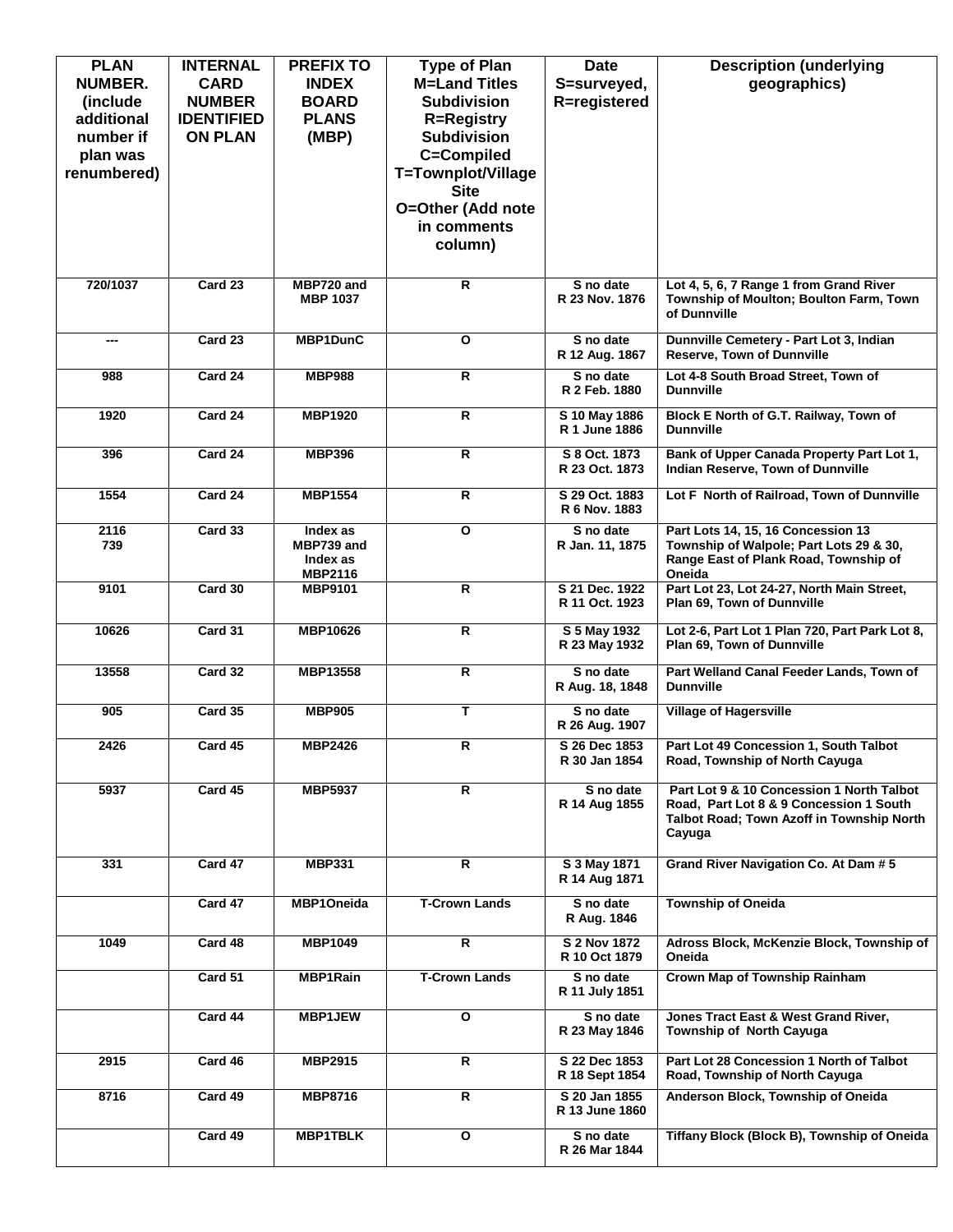| <b>PLAN</b>    | <b>INTERNAL</b>   | <b>PREFIX TO</b>       | <b>Type of Plan</b>     | <b>Date</b>                     | <b>Description (underlying</b>                                                             |
|----------------|-------------------|------------------------|-------------------------|---------------------------------|--------------------------------------------------------------------------------------------|
| <b>NUMBER.</b> | <b>CARD</b>       | <b>INDEX</b>           | <b>M=Land Titles</b>    | S=surveyed,                     | geographics)                                                                               |
| (include)      | <b>NUMBER</b>     | <b>BOARD</b>           | <b>Subdivision</b>      | R=registered                    |                                                                                            |
| additional     | <b>IDENTIFIED</b> | <b>PLANS</b>           | <b>R=Registry</b>       |                                 |                                                                                            |
| number if      | <b>ON PLAN</b>    | (MBP)                  | <b>Subdivision</b>      |                                 |                                                                                            |
| plan was       |                   |                        | C=Compiled              |                                 |                                                                                            |
| renumbered)    |                   |                        | T=Townplot/Village      |                                 |                                                                                            |
|                |                   |                        | <b>Site</b>             |                                 |                                                                                            |
|                |                   |                        | O=Other (Add note       |                                 |                                                                                            |
|                |                   |                        | in comments             |                                 |                                                                                            |
|                |                   |                        | column)                 |                                 |                                                                                            |
|                |                   |                        |                         |                                 |                                                                                            |
|                | Card 50           | <b>MBP1SenVill</b>     | O                       | <b>Not Registered</b>           | <b>Plan of Village of Seneca</b>                                                           |
|                | Card 50           | <b>MBP1OnVil</b>       | $\mathbf{o}$            | <b>Not Registered</b>           | Plan of Village of Oneida                                                                  |
| 51             | Card 50           | <b>MBP51</b>           | R                       | S no date<br>R 19 Jan 1970      | <b>Land Patented to Grand River Navigation</b><br>Co, Township of Seneca/Town of Caledonia |
| 8242           | Card 55           | <b>MBP8242</b>         | R                       | S 19 June 1935                  | Part Lot 10 Concession 1, Township of                                                      |
|                |                   |                        |                         | R 2 Sept 1942                   | <b>Rainham</b>                                                                             |
| 9156           | Card 56           | <b>MBP9156</b>         | R.                      | S 1 Oct 1949<br>R 7 Mar 1950    | Part Lot 10 Concession 1, Township of<br><b>Rainham</b>                                    |
|                |                   |                        |                         |                                 |                                                                                            |
| 5303           | Card 61           | <b>MBP5303</b>         | R                       | S 7 Nov 1912<br>R 29 Nov 1912   | Part Lot 11 Range 1 West Plank Road,<br><b>Township of Seneca</b>                          |
| 9473           | Card 62           | <b>MBP9473</b>         | R                       | S 9 Nov 1949                    | Ptar Lot 10 & 11 Range 1 East Plank Road,                                                  |
|                |                   |                        |                         | R 16 Dec 1949                   | <b>Township of Seneca</b>                                                                  |
| 23             | Card 63           | MBP23                  | т                       | S 25 Mar 1822                   | <b>Township of Sherbrooke</b>                                                              |
|                |                   |                        |                         | R 18 Jan 1871                   |                                                                                            |
| 938            | Card 65           | <b>MBP938</b>          | $\overline{R}$          | S 6 July 1925                   | Part Lots 17-19 Broken Front Concession,                                                   |
|                |                   |                        |                         | R 15 Oct 1925                   | <b>Township of Sherbrooke</b>                                                              |
| 3516           | Card 64           | <b>MBP3516</b>         | R                       | S 2 Nov 1854<br>R 27 June 1855  | Part Montressor Lot, Township of<br><b>Sherbrooke</b>                                      |
|                |                   |                        | T                       |                                 |                                                                                            |
| 102            | Carrd 64          | <b>MBP102</b>          |                         | S no date<br>R 2 Jan 1878       | Part Montressor Tract (Sherbrooke), Village<br>of Stromness                                |
|                | Card 67           | <b>MBP1Wal</b>         | <b>T-Crown Lands</b>    | S no date                       | <b>Township of Walpole</b>                                                                 |
|                |                   |                        |                         | R Jan 1849                      |                                                                                            |
| 149/357        | Card 68           | index as               | т                       | S Apr 1869                      | 149 - Part Lot 1 Concession 1 & 2 Township                                                 |
|                |                   | MBP149 and<br>Index as |                         | R 13 Sept 1869                  | of Rainham: 357 - Part Lot 24 Concession 1<br>& 2 Township of Walpole, Village of Selkirk  |
|                |                   | <b>MBP357</b>          |                         |                                 |                                                                                            |
| 489B           | Card 68           | <b>MBP489B</b>         | т                       | S 1869                          | Part North East ParT Lot 9 Concession 10                                                   |
|                |                   |                        |                         | R 23 Feb 1870                   | (Walpole), Village of Hullsville                                                           |
| 9679 same as   | Card 69           | <b>MBP9679</b>         | т                       | S 31 Mar 1860                   | Part Lot 24 Concession 1 & 2 Township of                                                   |
| 149/357        |                   |                        |                         | R 21 June 1861                  | Walpole; Part Lot 1 Concession 1 & 2                                                       |
|                |                   |                        |                         |                                 | Township of Rainham, Village of Selkirk                                                    |
| 5098           | Card 78           | <b>MBP5098</b>         | т                       | S 1856<br>R 27 Jan 1857         | "No geographics", Village of Nanticoke                                                     |
|                | Card 79           | <b>MBP1CayPI</b>       | <b>T-Crown Lands</b>    | S Dec 1846                      | <b>Town Plot of Cayuga</b>                                                                 |
|                |                   |                        |                         | R 30 May 1848                   |                                                                                            |
| 1696           | Card 80           | <b>MBP1696</b>         | T - Dunnville           | S No date                       | Part Lots 1-4 Range 1 from Grand River,                                                    |
|                |                   |                        |                         | R 26 Jan 1853                   | <b>Township of Moulton</b>                                                                 |
| 6256           | Card 81           | <b>MBP6256</b>         | O                       | S 11 Sept 1886                  | Part Lot 14 Concession 13, Township of                                                     |
|                |                   |                        |                         | R 10 Jan 1887                   | Walpole                                                                                    |
| 5319           | Card 81           | <b>MBP5319</b>         | $\overline{\mathbf{o}}$ | S 13 May 1884                   | Part Lot 14 Concession 13, Township of                                                     |
|                |                   |                        |                         | R 29July 1884                   | Walpole                                                                                    |
| 5501           | Card 81           | <b>MBP5501</b>         | $\overline{\mathbf{o}}$ | S 4 Feb ?<br>R 17 Feb 1886      | Part Lot 14 Concession 13, Township of<br>Walpole                                          |
| 2001           | Card 82           | <b>MBP2001</b>         | $\mathbf{o}$            | S 3 Dec 1885                    | Part Block U Hagersville being; Part Lot 30                                                |
|                |                   |                        |                         | R 8 Jan 1886                    | Range West Plank Road, Township of                                                         |
|                |                   |                        |                         |                                 | Oneida                                                                                     |
| 6002           | Card 82           | <b>MBP6002</b>         | O                       | S 28 Apr 1886<br>R 16 July 1886 | Part Lot 15 Concession 13, Township of<br>Walpole                                          |
|                |                   |                        |                         |                                 |                                                                                            |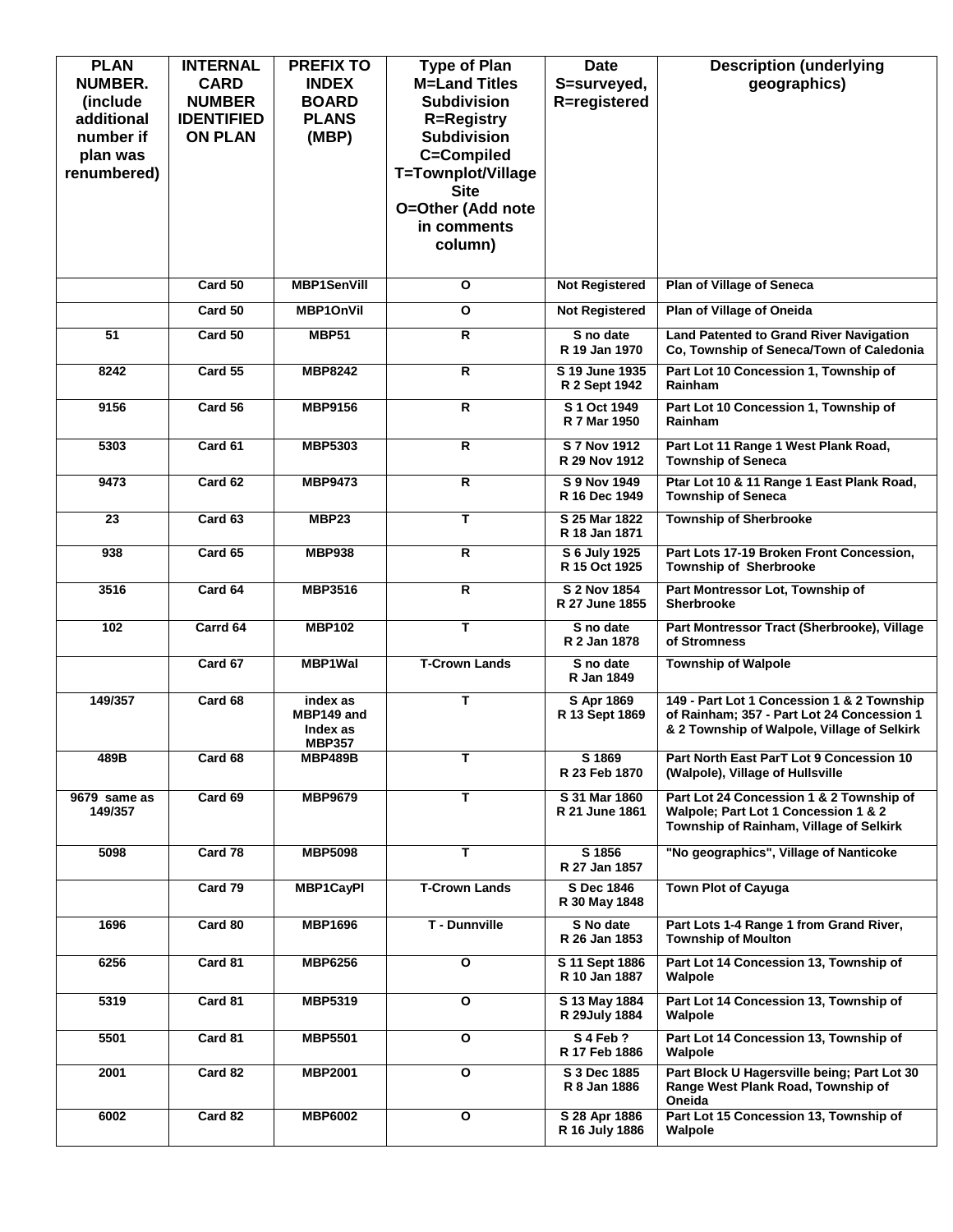| <b>PLAN</b>             | <b>INTERNAL</b>   | <b>PREFIX TO</b>        | <b>Type of Plan</b>              | <b>Date</b>                     | <b>Description (underlying</b>                                                          |
|-------------------------|-------------------|-------------------------|----------------------------------|---------------------------------|-----------------------------------------------------------------------------------------|
| <b>NUMBER.</b>          | <b>CARD</b>       | <b>INDEX</b>            | <b>M=Land Titles</b>             | S=surveyed,                     | geographics)                                                                            |
| (include)               | <b>NUMBER</b>     | <b>BOARD</b>            | <b>Subdivision</b>               | R=registered                    |                                                                                         |
| additional              | <b>IDENTIFIED</b> | <b>PLANS</b>            | <b>R=Registry</b>                |                                 |                                                                                         |
| number if               | <b>ON PLAN</b>    | (MBP)                   | <b>Subdivision</b><br>C=Compiled |                                 |                                                                                         |
| plan was<br>renumbered) |                   |                         | T=Townplot/Village               |                                 |                                                                                         |
|                         |                   |                         | <b>Site</b>                      |                                 |                                                                                         |
|                         |                   |                         | O=Other (Add note                |                                 |                                                                                         |
|                         |                   |                         | in comments                      |                                 |                                                                                         |
|                         |                   |                         | column)                          |                                 |                                                                                         |
|                         |                   |                         |                                  |                                 |                                                                                         |
| 1942                    | Card 82           | <b>MBP1942</b>          | O                                | S 7 May 1885<br>R 19 May 1885   | Part Lot 29 Range West Plank Road,<br><b>Township of Oneida</b>                         |
| 5461 & 1900             | Card 82           | Index as                | $\overline{\mathbf{o}}$          | S 20 Nov 1884                   | Part Lot 30 Range East Plank Road,                                                      |
|                         |                   | MBP5461 and<br>Index as |                                  | R 14 Jan 1885                   | Township of Oneida; Part Lot 15<br><b>Concession 13, Township of Walpole</b>            |
|                         |                   | <b>MBP1900</b>          |                                  |                                 |                                                                                         |
|                         |                   |                         |                                  |                                 |                                                                                         |
| 4392                    | Card 90           | <b>MBP4392</b>          | R                                | S 13 Apr 1953<br>R 2 Apr 1954   | Part Lots 15 & 16 Concession 13, Township<br>of Walpole; Part Lot 14 Block 23 Plan 905, |
|                         |                   |                         |                                  |                                 | <b>Village of Hagersville</b>                                                           |
| 26495                   | Card 91           | MBP26495                | R                                | S 20 Nov 1954                   | Part Lot 19 Concession 1. Township of                                                   |
|                         |                   |                         |                                  | R 12 Apr 1955                   | Walpole                                                                                 |
| 25                      | Card 92           | <b>MBP25</b>            | R                                | S 6 Dec 1955                    | Part Park Lot 3 Plan 69, Town of Dunnville                                              |
|                         |                   |                         |                                  | R 4 Jan 1956                    |                                                                                         |
| 26                      | Card 93           | <b>MBP 26</b>           | R                                | S 22 Mar 1956                   | Lot 8, 10, 12, 14, 16, Part Lot 6 & 15 Plan                                             |
|                         |                   |                         |                                  | R 19 Apr 1956                   | 1700, Town of Dunnville                                                                 |
| 31                      | Card 98           | MBP31                   | R                                | S 10 Aug 1960<br>R 4 Oct 1960   | Block bounded by Peebles, Fife, Selkirk &<br><b>Stirling Streets, Town of Caledonia</b> |
|                         |                   |                         |                                  |                                 |                                                                                         |
| 34                      | <b>Card 100</b>   | MBP34                   | R                                | S 8 Nov 1961<br>R 23 Feb 1962   | Part Lot 6 & 7 Block 19 Plan 905, Village of<br>Hagersville                             |
| 33                      | Card 99           | <b>MBP33</b>            | R                                | S 25 Apr 1961                   | Part Park Lot 3, West Cedar Street, Plan 69,                                            |
|                         |                   |                         |                                  | R 14 Sept 1961                  | <b>Town of Dunnville</b>                                                                |
| 35                      | <b>Card 101</b>   | <b>MBP35</b>            | R                                | S 1 Aug 1963                    | Lots 27-32, 20 Foot Lane, Plan 26, Town of                                              |
|                         |                   |                         |                                  | R 13 Sept 1963                  | <b>Dunnville</b>                                                                        |
| 36                      | <b>Card 102</b>   | <b>MBP36</b>            | R                                | S 25 Feb 1965                   | Lot 7, 9, 11, 13, 15 Plan 1700, Town of                                                 |
|                         |                   |                         |                                  | R 7 July 1965                   | <b>Dunnville</b>                                                                        |
| $\overline{37}$         | <b>Card 103</b>   | <b>MBP375</b>           | $\overline{\mathsf{R}}$          | S 9 Apr 1965                    | Part Lots 1-3, bounded by Ross, Orkney,                                                 |
|                         |                   |                         |                                  | R 3 June 1966                   | <b>Inverness &amp; Sutherland Streets, Town of</b><br><b>Caledonia</b>                  |
| 39                      | <b>Card 105</b>   | <b>MBP39</b>            | $\overline{\mathbf{c}}$          |                                 |                                                                                         |
|                         |                   |                         |                                  | R 13 May 1968                   | Part Lot 12 Concession 1, Township of<br>Walpole                                        |
| 42                      | <b>Card 106</b>   | MBP42                   | R                                | S 28 Aug 1968                   | Lot 1, Part Lot 2 South East Corner Ross &                                              |
|                         |                   |                         |                                  | R 28 Oct 1968                   | Sutherland Streets, Part Park Lane, Town of                                             |
|                         |                   |                         |                                  |                                 | <b>Caledonia</b>                                                                        |
| 38                      | <b>Card 104</b>   | <b>MBP38</b>            | O- Cemetery                      | S 25 May 1965                   | Part Lot 13 Concession 1 from Canborough,                                               |
|                         |                   |                         |                                  | R 2 Nov 1967                    | <b>Township of Moulton</b>                                                              |
| 43                      | <b>Card 107</b>   | MBP43                   | R.                               | S 23 Sept 1968<br>R 20 Dec 1968 | Lots 12-18 Lot "E" South Queen East, Part<br>Oak, Tamarac & Maple Streets Plan 69, Part |
|                         |                   |                         |                                  |                                 | V Plan 720; Part of A Street, Part Mill                                                 |
|                         |                   |                         |                                  |                                 | Street., Part Lot 1, Lots 38 to 43 Plan 13558                                           |
|                         |                   |                         |                                  |                                 | & Parts Welland Canal Feeder Lands, Town<br>of Dunnville                                |
|                         |                   |                         |                                  |                                 |                                                                                         |
| 44                      | <b>Card 108</b>   | MBP44                   | R                                | S 10 Sept 1968                  | Part Lot 7 Concession 14, Township of                                                   |
|                         |                   |                         |                                  | R 6 Jan 1969                    | Walpole                                                                                 |
| 46                      | <b>Card 109</b>   | MBP46                   | R                                | S 5 Apr 1969                    | Part Lot 21 & 22 North Caithness Street,                                                |
|                         |                   |                         | $\overline{R}$                   | R 20 June 1969                  | <b>Town of Caledonia</b>                                                                |
| 47                      | <b>Card 110</b>   | MBP47                   |                                  | S 22 Oct 1969<br>R 4 Nov 1969   | Part Lots 1-4 West Berwick Street, Town of<br>Caledonia                                 |
|                         |                   |                         |                                  |                                 |                                                                                         |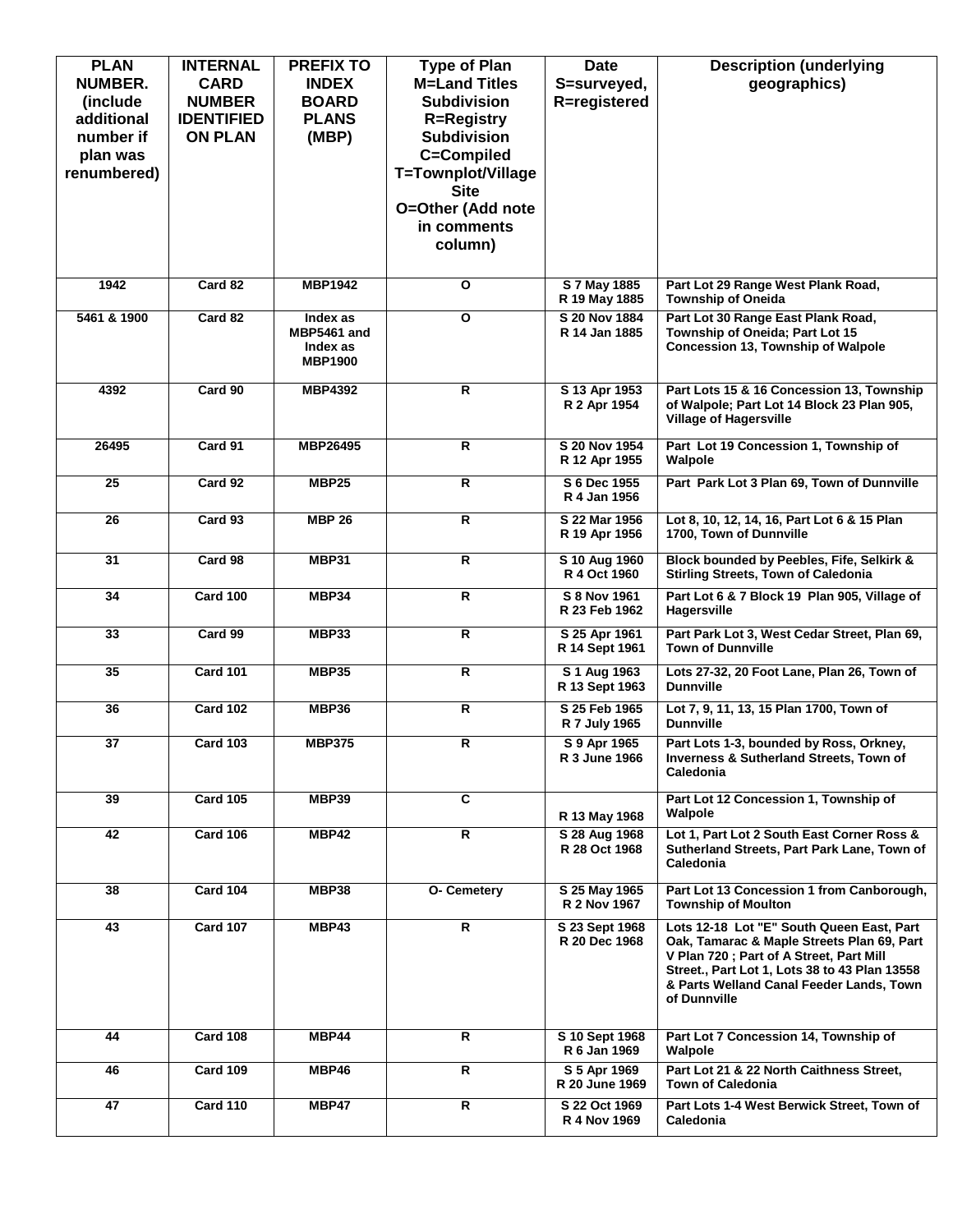| <b>PLAN</b><br><b>NUMBER.</b><br>(include) | <b>INTERNAL</b><br><b>CARD</b><br><b>NUMBER</b> | <b>PREFIX TO</b><br><b>INDEX</b><br><b>BOARD</b> | <b>Type of Plan</b><br><b>M=Land Titles</b><br><b>Subdivision</b> | <b>Date</b><br>S=surveyed,<br>R=registered              | <b>Description (underlying</b><br>geographics)                                                                                                                       |
|--------------------------------------------|-------------------------------------------------|--------------------------------------------------|-------------------------------------------------------------------|---------------------------------------------------------|----------------------------------------------------------------------------------------------------------------------------------------------------------------------|
| additional                                 | <b>IDENTIFIED</b>                               | <b>PLANS</b>                                     | <b>R=Registry</b>                                                 |                                                         |                                                                                                                                                                      |
| number if                                  | <b>ON PLAN</b>                                  | (MBP)                                            | <b>Subdivision</b>                                                |                                                         |                                                                                                                                                                      |
| plan was                                   |                                                 |                                                  | C=Compiled                                                        |                                                         |                                                                                                                                                                      |
| renumbered)                                |                                                 |                                                  | T=Townplot/Village                                                |                                                         |                                                                                                                                                                      |
|                                            |                                                 |                                                  | <b>Site</b><br>O=Other (Add note                                  |                                                         |                                                                                                                                                                      |
|                                            |                                                 |                                                  | in comments                                                       |                                                         |                                                                                                                                                                      |
|                                            |                                                 |                                                  | column)                                                           |                                                         |                                                                                                                                                                      |
|                                            |                                                 |                                                  |                                                                   |                                                         |                                                                                                                                                                      |
| 50                                         | <b>Card 111</b>                                 | <b>MBP50</b>                                     | $\overline{\mathsf{R}}$                                           | S 26 Aug 1969<br>R 30 Dec 1969                          | Part Lot 5 & 6 South Joseph Street; Part<br>Lot in Rear Lot 6 South Joseph, Town of<br>Cayuga                                                                        |
| 54                                         | <b>Card 112</b>                                 | <b>MBP54</b>                                     | $\overline{\mathbf{R}}$                                           | S 30 July 1970<br>R 5 Apr 1971                          | Part Lot 5 Concession 8, Township of<br>Walpole                                                                                                                      |
| 63                                         | <b>Card 121</b>                                 | <b>MBP63</b>                                     | $\overline{\mathbf{c}}$                                           | S No date<br>R 10 Jan. 1973                             | East 1/2 Lot 3 Range 1 West Plank Rd,<br><b>Township of Seneca</b>                                                                                                   |
| 64                                         | <b>Card 122</b>                                 | MBP64                                            | $\overline{\mathbf{c}}$                                           | S No date<br>R 29 Jan. 1973                             | Part Lot 15 & 16 Concession 13, Township<br>of Walpole; Part Lot 14, Block 23 Plan 905,<br><b>Village of Hagersville</b>                                             |
| 65                                         | <b>Card 123</b>                                 | <b>MBP65</b>                                     | $\overline{\mathbf{c}}$                                           | S No date<br>R 8 Mar. 1973                              | West 1/2 Lot 3 Range 1 West Plank Road,<br><b>Township of Seneca</b>                                                                                                 |
| 66                                         | <b>Card 124</b>                                 | <b>MBP66</b>                                     | $\overline{\mathbf{c}}$                                           | S no date<br>R 25 Jun. 1973                             | Part Lot 17 Concession 12, Township of<br>Walpole                                                                                                                    |
| $\overline{71}$                            | <b>Card 125</b>                                 | <b>MBP71</b>                                     | $\overline{\mathbf{R}}$                                           | S 1 Dec 1972<br>R 15 Oct 1973                           | Part Lot 19 Concession 3, Part 7 & 8 Huff<br>Tract, Township of North Cayuga                                                                                         |
| $\overline{72}$                            | <b>Card 126</b>                                 | MBP72                                            | $\overline{R}$                                                    | S 31 Oct 1973<br>R 7 Nov 1973                           | Part Lot 19-21 North Sutherland Street, Part<br>Sutherland Street, Lot 19 & 20 South<br>Sutherland Street, Part 19 & 20 North<br>Caithness Street, Town of Caledonia |
| $\overline{79}$                            | <b>Card 133</b>                                 | MBP79                                            | R                                                                 | S 18 June 1976<br>R 29 Oct 1976                         | Part Lot 1 Indian Reserve, Township of<br><b>Moulton/Town of Dunnville</b>                                                                                           |
| 80                                         | <b>Card 134</b>                                 | <b>MBP80</b>                                     | $\overline{\mathbf{R}}$                                           | S 20 Oct 1976<br>R 2 Nov 1976                           | Part Lot 4 East Ayr Street, Town of<br>Caledonia                                                                                                                     |
| 81                                         | <b>Card 135</b>                                 | <b>MBP81</b>                                     | $\overline{\mathbf{R}}$                                           | S 27 Oct 1976<br>R27 Jan 1977                           | Part Park Lot 8, 9 & 10 South Orkney Street,<br>Lot 17 & 18 North Sutherland Street, Town<br>of Caledonia                                                            |
| 82                                         | <b>Card 136</b>                                 | <b>MBP82</b>                                     | R                                                                 | S 5 Jan 1977<br>R 16 Mar 1977                           | Part James Old Block, Part Ronald<br>McKinnon Tract, Part Lot 11 Range 1 East &<br>West Plank Road, Township of Seneca                                               |
| 83                                         | <b>Card 137</b>                                 | <b>MBP83</b>                                     | R.                                                                | S 29 Apr 1977<br>R 6 June 1977                          | Part Lot 29 & 30 South Caithness Street,<br>Town of Caledonia                                                                                                        |
| 85                                         | <b>Card 139</b>                                 | <b>MBP85</b>                                     | R                                                                 | S 22 Apr 1976<br>R 7 Oct 1977                           | Pt Lt 1 Jones Tract East Grand River,<br><b>Township North Cayuga</b>                                                                                                |
| 89                                         |                                                 | <b>MBP89</b>                                     | R                                                                 | S 25 June 1980<br>R 10 Sept 1980                        | Part Lot 5 & 6 South Dumbarton Street, Part<br>Dumbarton Street, Town of Caledonia                                                                                   |
| 84                                         | <b>Card 138</b>                                 | <b>MBP84</b>                                     | R                                                                 | S 27 June 1977<br>R 5 Aug 1977                          | Part Lots 1 & 2 Concession 4, Part Road<br>Allow Between Concession 3 & 4, Part Lots<br>1-4 Concession 3, Township of Walpole                                        |
|                                            |                                                 | MBP1Reg                                          | O - Regional Map                                                  | 1 Apr 1974<br><b>Ontario Statute</b><br>1973 Chapter 96 |                                                                                                                                                                      |
|                                            |                                                 | MBP1Hag                                          | O - Hagersville                                                   | R 26 Aug. 1907                                          | Additional Copy Village of Hagersville Plan<br>905                                                                                                                   |
|                                            |                                                 | MBP2Hag                                          | O - Hagersville                                                   | R 26 Aug. 1907                                          | Additional Copy Village of Hagersville Plan<br>905                                                                                                                   |
|                                            | Card 5                                          | <b>MBP1PkLtW</b>                                 | т                                                                 | S 20 Feb. 1853<br>R 9 Nov. 1888                         | Park Lots West of Grand River, Town of<br>Cayuga                                                                                                                     |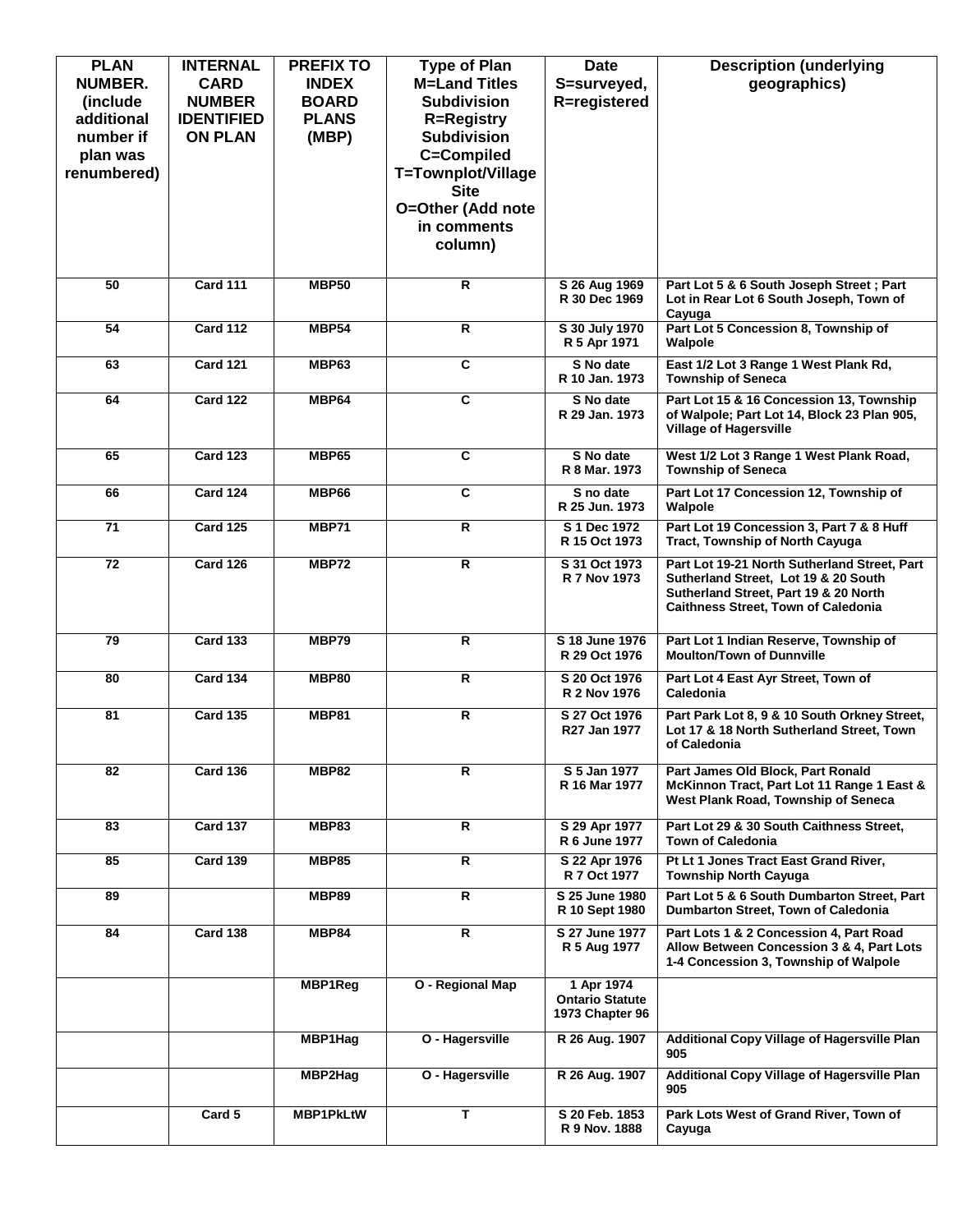| <b>PLAN</b><br>NUMBER.<br>(include)<br>additional<br>number if<br>plan was<br>renumbered) | <b>INTERNAL</b><br><b>CARD</b><br><b>NUMBER</b><br><b>IDENTIFIED</b><br><b>ON PLAN</b> | <b>PREFIX TO</b><br><b>INDEX</b><br><b>BOARD</b><br><b>PLANS</b><br>(MBP) | <b>Type of Plan</b><br><b>M=Land Titles</b><br><b>Subdivision</b><br><b>R=Registry</b><br><b>Subdivision</b><br>C=Compiled<br>T=Townplot/Village<br><b>Site</b><br>O=Other (Add note<br>in comments | <b>Date</b><br>S=surveyed,<br>R=registered            | <b>Description (underlying</b><br>geographics)                                                                 |
|-------------------------------------------------------------------------------------------|----------------------------------------------------------------------------------------|---------------------------------------------------------------------------|-----------------------------------------------------------------------------------------------------------------------------------------------------------------------------------------------------|-------------------------------------------------------|----------------------------------------------------------------------------------------------------------------|
|                                                                                           | Card 7                                                                                 | <b>MBP1Doch</b>                                                           | column)<br>O                                                                                                                                                                                        | S 17 Aug. 1861                                        | Crown Lands Dochstader, Township of                                                                            |
|                                                                                           |                                                                                        |                                                                           |                                                                                                                                                                                                     | R 22 Aug. 1861                                        | Canborough                                                                                                     |
| 8851                                                                                      | Card 7                                                                                 | <b>MBP8851</b>                                                            | $\overline{\mathsf{R}}$                                                                                                                                                                             | S 24 July 1860<br>R 30 Aug. 1860                      | Part Lot 14 & 15 Concession 1 & 2,<br><b>Township of Canborough</b>                                            |
|                                                                                           | Card 6                                                                                 | <b>MBP1Canb</b>                                                           | O                                                                                                                                                                                                   | S 21 Sept. 1848<br>R 22 Aug. 1861                     | <b>Canborough Township</b>                                                                                     |
| 2794                                                                                      | Card 20                                                                                | <b>MBP2794</b>                                                            | R                                                                                                                                                                                                   | S 26 Sept. 1889<br>R 13 Dec. 1892                     | Lot R South of G.T. Railway, Town of<br><b>Dunnville</b>                                                       |
| 2539                                                                                      | Card 21                                                                                | <b>MBP2539</b>                                                            | R                                                                                                                                                                                                   | S 2 Apr. 1853<br>R 6 Mar. 1854                        | Lot 4 North Canal Street; Lot 1 & 2 North<br><b>Lock Street, Town of Dunnville</b>                             |
| 3231                                                                                      | Card 25                                                                                | MBP3231                                                                   | O                                                                                                                                                                                                   | S 8 Sept. 1896<br>R 3 Dec. 1896                       | Lot 3 East of Robinson Road, Township of<br><b>Moulton</b>                                                     |
| 6458                                                                                      | Card 26                                                                                | <b>MBP6458</b>                                                            | R                                                                                                                                                                                                   | S 20 July 1912<br>R 14 Oct. 1912                      | Park Lot 13, Town of Dunnville                                                                                 |
| 6544                                                                                      | Card 27                                                                                | <b>MBP6544</b>                                                            | R.                                                                                                                                                                                                  | S 4 Jan. 1913<br>R 17 Feb. 1913                       | Lot Q, Town of Dunnville                                                                                       |
| 6876                                                                                      | Card 28                                                                                | <b>MBP6876</b>                                                            | $\overline{\mathsf{R}}$                                                                                                                                                                             | S 13 Dec. 1913<br>R 3 Apr. 1914                       | Park Lot 12, Town of Dunnville                                                                                 |
| 7330                                                                                      | Card 29                                                                                | <b>MBP7330</b>                                                            | R                                                                                                                                                                                                   | S 20 Sept. 1915<br>R 8 Dec. 1915                      | Lot N, I, O, & J; Part Reserve Plan 507, Town<br>of Dunnville                                                  |
| 187<br>69                                                                                 | Card 16                                                                                | Index as<br>MBP69, and<br>Index MBP187                                    | R(T)                                                                                                                                                                                                | <b>S June 1868</b><br>R 15 Sept. 1869                 | Lots 1-3 Indian Reserve; Lots 1-5 Range 1<br>from Grand River, Township of<br><b>Moulton/Town of Dunnville</b> |
| 1407                                                                                      | Card 22                                                                                | <b>MBP1407</b>                                                            | R                                                                                                                                                                                                   | <b>S Nov 1882</b><br>R 9 Dec. 1882                    | Part Lot 2 Indian Reserve, Town of<br><b>Dunnville</b>                                                         |
| 7135                                                                                      | Card 22                                                                                | <b>MBP7135</b>                                                            | R                                                                                                                                                                                                   | S 20 Feb. 1856<br>R 16 Feb. 1859                      | Lot 1-5 on Canal Street West, Town of<br><b>Dunnville</b>                                                      |
| 987                                                                                       | Card 22                                                                                | <b>MBP987</b>                                                             | R.                                                                                                                                                                                                  | S no date<br>R 2 Feb 1880                             | Park Lot 7, Town of Dunnville                                                                                  |
| 507                                                                                       | Card 19                                                                                | <b>MBP507</b>                                                             | R.                                                                                                                                                                                                  | S No date<br>R 10 Nov. 1874                           | South Part Lot 2 Indian Reserve, Town of<br><b>Dunnville</b>                                                   |
| 375 (Map)<br>1700                                                                         | Card 19                                                                                | <b>MBP375</b>                                                             | R                                                                                                                                                                                                   | Not sure if S/R<br>only date<br>shown<br>29 Oct. 1883 | Lot G North of G.T. Railway, Town of<br><b>Dunnville</b>                                                       |
| 395                                                                                       | Card 19                                                                                | <b>MBP395</b>                                                             | R.                                                                                                                                                                                                  | S 8 Oct. 1873<br>R 23 Oct. 1873                       | Bank of Upper Canada Property North of<br>G.T. Railway, Town of Dunnville                                      |
| 3339                                                                                      | Card 38                                                                                | <b>MBP339</b>                                                             | T - Crown Lands                                                                                                                                                                                     | S 5 June 1890<br>R 17 July 1891                       | <b>Township of Moulton</b>                                                                                     |
|                                                                                           | Card 43                                                                                | <b>MBP1NSCay</b>                                                          | T - Crown Lands                                                                                                                                                                                     | S Aug 1846<br>R 30 May 1848                           | Townships of North and South Cayuga                                                                            |
| 2116                                                                                      | Card 34                                                                                | <b>MBP2116</b>                                                            |                                                                                                                                                                                                     |                                                       | Part Lots 14, 15, 16 Concession 13,<br><b>Township of Walpole</b>                                              |
| 1046                                                                                      | Card 36                                                                                | <b>MBP1046</b>                                                            | R.                                                                                                                                                                                                  | S no date<br>R 6 Apr. 1909                            | Part Lot 1, Block 40 Plan 905, Village of<br>Hagersville                                                       |
| 1109                                                                                      | Card 37                                                                                | <b>MBP1109</b>                                                            | R.                                                                                                                                                                                                  | S 21 June 1909<br>R 1 Oct. 1909                       | Part Lot 14 Block 23 Plan 905, Village of<br>Hagersville                                                       |
| 9195                                                                                      | Card 39                                                                                | <b>MBP9195</b>                                                            | R                                                                                                                                                                                                   | S 5 Mar. 1930<br>R 6 Mar. 1930                        | South Part of East 1/2 Lot 9, Concession 1<br>from Lake Erie, Plan 3339, Town of Moulton                       |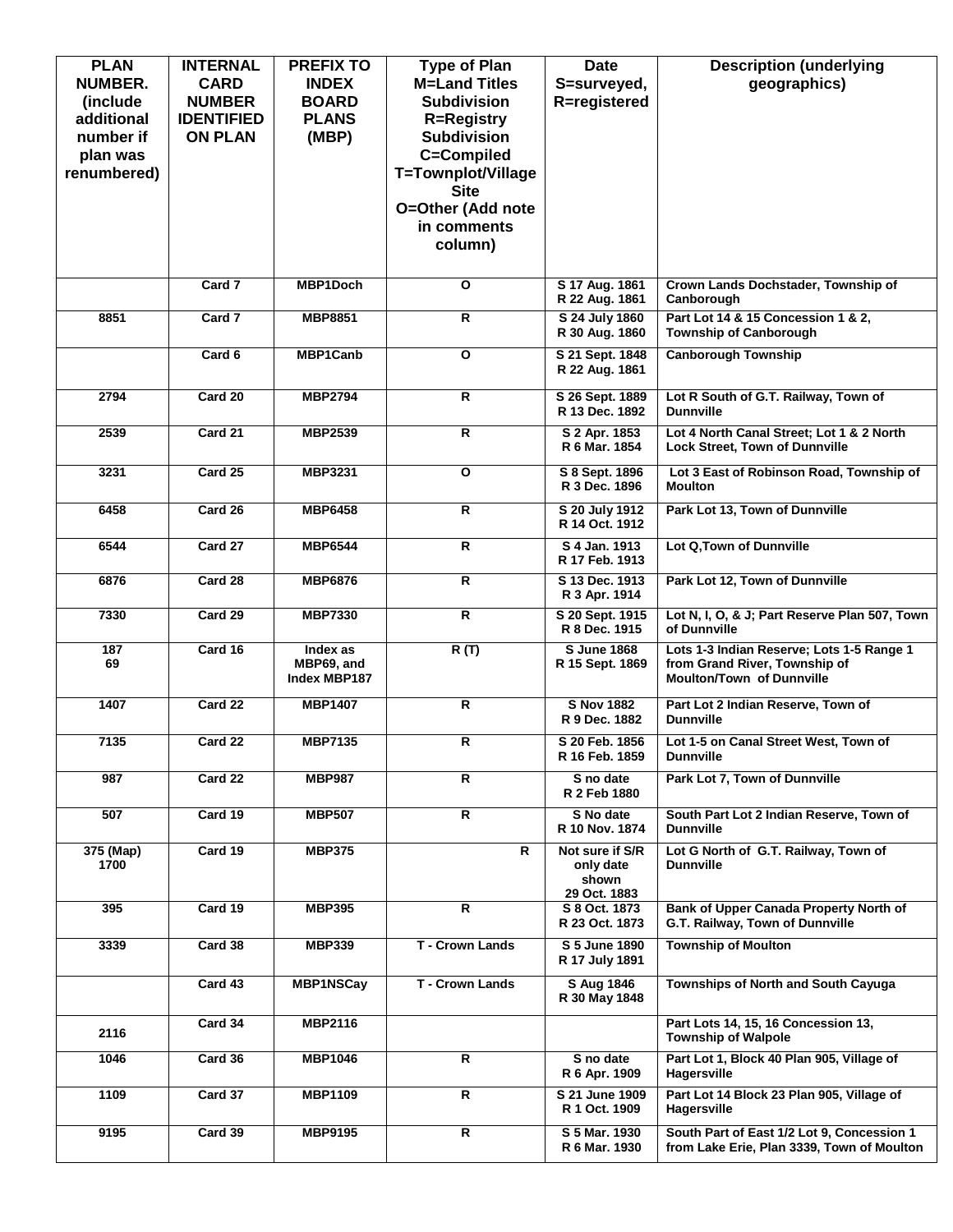| <b>PLAN</b><br><b>NUMBER.</b><br>(include)<br>additional<br>number if<br>plan was<br>renumbered) | <b>INTERNAL</b><br><b>CARD</b><br><b>NUMBER</b><br><b>IDENTIFIED</b><br><b>ON PLAN</b> | <b>PREFIX TO</b><br><b>INDEX</b><br><b>BOARD</b><br><b>PLANS</b><br>(MBP) | <b>Type of Plan</b><br><b>M=Land Titles</b><br><b>Subdivision</b><br><b>R=Registry</b><br><b>Subdivision</b><br>C=Compiled<br>T=Townplot/Village<br><b>Site</b><br>O=Other (Add note<br>in comments<br>column) | <b>Date</b><br>S=surveyed,<br>R=registered | <b>Description (underlying</b><br>geographics)                                                                          |
|--------------------------------------------------------------------------------------------------|----------------------------------------------------------------------------------------|---------------------------------------------------------------------------|----------------------------------------------------------------------------------------------------------------------------------------------------------------------------------------------------------------|--------------------------------------------|-------------------------------------------------------------------------------------------------------------------------|
| 5377                                                                                             | Card 40                                                                                | <b>MBP5377</b>                                                            | $\overline{R}$                                                                                                                                                                                                 | S 10 May 1904<br>R 10 Aug. 1904            | Part Lt 8 Range 1 from Grand River,<br><b>Township of Moulton</b>                                                       |
| 8600                                                                                             | Card 41                                                                                | <b>MBP8600</b>                                                            | $\overline{R}$                                                                                                                                                                                                 | S 8 Nov. 1924<br>R 11 Dec. 1924            | Part Lot 5, Concession 1 from Lake Erie,<br><b>Township of Moulton</b>                                                  |
| 9413                                                                                             | Card 42                                                                                | <b>MBP9413</b>                                                            | $\overline{\mathsf{R}}$                                                                                                                                                                                        | S 16 May 1931<br>R 29 July 1931            | Part Lot 11, Concession 1 from Lake Erie,<br><b>Township of Moulton</b>                                                 |
|                                                                                                  | Card 57                                                                                | <b>MBP1SenT</b>                                                           | <b>T-Crown Lands</b>                                                                                                                                                                                           | S no date<br>R Dec 1846                    | <b>Township of Seneca, Crown Map</b>                                                                                    |
| 217                                                                                              | Card 58                                                                                | <b>MBP217</b>                                                             | T                                                                                                                                                                                                              | S 4 Mar 1869<br>R 18 Jan 1870              | Part Lot 7-13 River Range (Seneca), Village<br>of Indiana                                                               |
| 600                                                                                              | Card 59                                                                                | <b>MBP600</b>                                                             | T                                                                                                                                                                                                              | S Aug 1873<br>R 6 Oct 1873                 | Part Lot 1 & 2 River Range (Seneca), Village<br><b>Deans</b>                                                            |
|                                                                                                  | Card 59                                                                                | MBP1Ind                                                                   | <b>T-Crown Lands</b>                                                                                                                                                                                           | S no date<br><b>R Nov 1846</b>             | <b>Indiana Village</b>                                                                                                  |
| 216                                                                                              | Card 60                                                                                | <b>MBP216</b>                                                             | т                                                                                                                                                                                                              | S 25 Jan 1869<br>R 18 Jan 1870             | Part Grant to James Davis (Seneca), Village<br>of York                                                                  |
|                                                                                                  | Card 60                                                                                | <b>MBP1YkVill</b>                                                         | T                                                                                                                                                                                                              | <b>June 1857</b>                           | Part Grant to James Davis (Seneca), Village<br>of York                                                                  |
| 7127                                                                                             | Card 52                                                                                | <b>MBP7127</b>                                                            | $\overline{R}$                                                                                                                                                                                                 | S 13 Oct 1930<br>R 21 Oct 1930             | Part Lot 23 Concession 1, Township of<br>Rainham                                                                        |
| 52                                                                                               | Card 50A                                                                               | <b>MBP52</b>                                                              | R                                                                                                                                                                                                              | S no date<br>R 19 Jan 1970                 | <b>Land Patented to Grand River Navigation</b><br>Co, Town of Caledonia/Township of<br><b>Oneida/Township of Seneca</b> |
| 7267                                                                                             | Card 53                                                                                | <b>MBP7267</b>                                                            | R                                                                                                                                                                                                              | S 7 Aug 1931<br>R 28 Sept 1931             | Part Lots 11 & 12 Concession 1, Township<br>of Rainham                                                                  |
| 7483                                                                                             | Card 54                                                                                | <b>MBP7483</b>                                                            | R                                                                                                                                                                                                              | S 11 Sept 1933<br>R 11 Jan 1934            | Part Lot 11 Concession 1, Township of<br>Rainham                                                                        |
| 1008                                                                                             | Card 66                                                                                | <b>MBP1008</b>                                                            | R                                                                                                                                                                                                              | S 29 Nov 1929<br>R 6 Mar 1930              | Part Lots 18 & 19 Concession 1, Township<br>of Sherbrooke                                                               |
| 332                                                                                              | Card 71                                                                                | <b>MBP332</b>                                                             | т                                                                                                                                                                                                              | S 1869<br>R 15 Jan 1869                    | Part Lots 18 & 19 Concession 2 & 3,<br>(Township of Walpole), Village of Cheapside                                      |
| 18072                                                                                            | Card 72                                                                                | <b>MBP18072</b>                                                           | R                                                                                                                                                                                                              | S 30 Aug 1927<br>R 22 Dec 1927             | Part Lots 5 & 6 Concession 1, Township of<br>Walpole                                                                    |
| 19358                                                                                            | Card 73                                                                                | <b>MBP19358</b>                                                           | R                                                                                                                                                                                                              | S 26 Aug 1931<br>R 29 Dec 1931             | Part Lot 13 Concession 1, Township of<br>Walpole                                                                        |
| 24694                                                                                            | Card 85                                                                                | MBP24694                                                                  | R                                                                                                                                                                                                              | S 14 Apr 1950<br>R 22 June 1950            | Part Lot 8 Concession 1, Township of<br>Walpole                                                                         |
| 14811                                                                                            | Card 87                                                                                | MBP14811                                                                  | R                                                                                                                                                                                                              | S 24 June 1952<br>R 17 July 1952           | Part Lots 3-10 Plan 1920; Part Block D Plan<br>395; Lot 2 & Part Lot 4, Plan 1700, Town of<br><b>Dunnville</b>          |
| 14604                                                                                            | Card 86                                                                                | MBP14604                                                                  | R.                                                                                                                                                                                                             | S 7 Nov 1951<br>R 13 Dec 1951              | Part Lot 12, Plan 69, Town of Dunnville                                                                                 |
| 4227                                                                                             | Card 88                                                                                | <b>MBP4227</b>                                                            | $\overline{\mathsf{R}}$                                                                                                                                                                                        | S 15 Apr 1952<br>R 25 Sept 1952            | Part Lot 12 Block 19 Plan 905, Village of<br>Hagersville                                                                |
| 14982                                                                                            | Card 89                                                                                | <b>MBP14982</b>                                                           | R                                                                                                                                                                                                              | S 2 Dec 1952<br>R 29 Jan 1953              | Lot 21-23 Plan 14811, Town of Dunnville                                                                                 |
| 21074                                                                                            | Card 74                                                                                | MBP21074                                                                  | R.                                                                                                                                                                                                             | S 14 Aug 1939<br>R 25 Nov 1939             | Part Lots 15 & 16 Concession 1, Township<br>of Walpole                                                                  |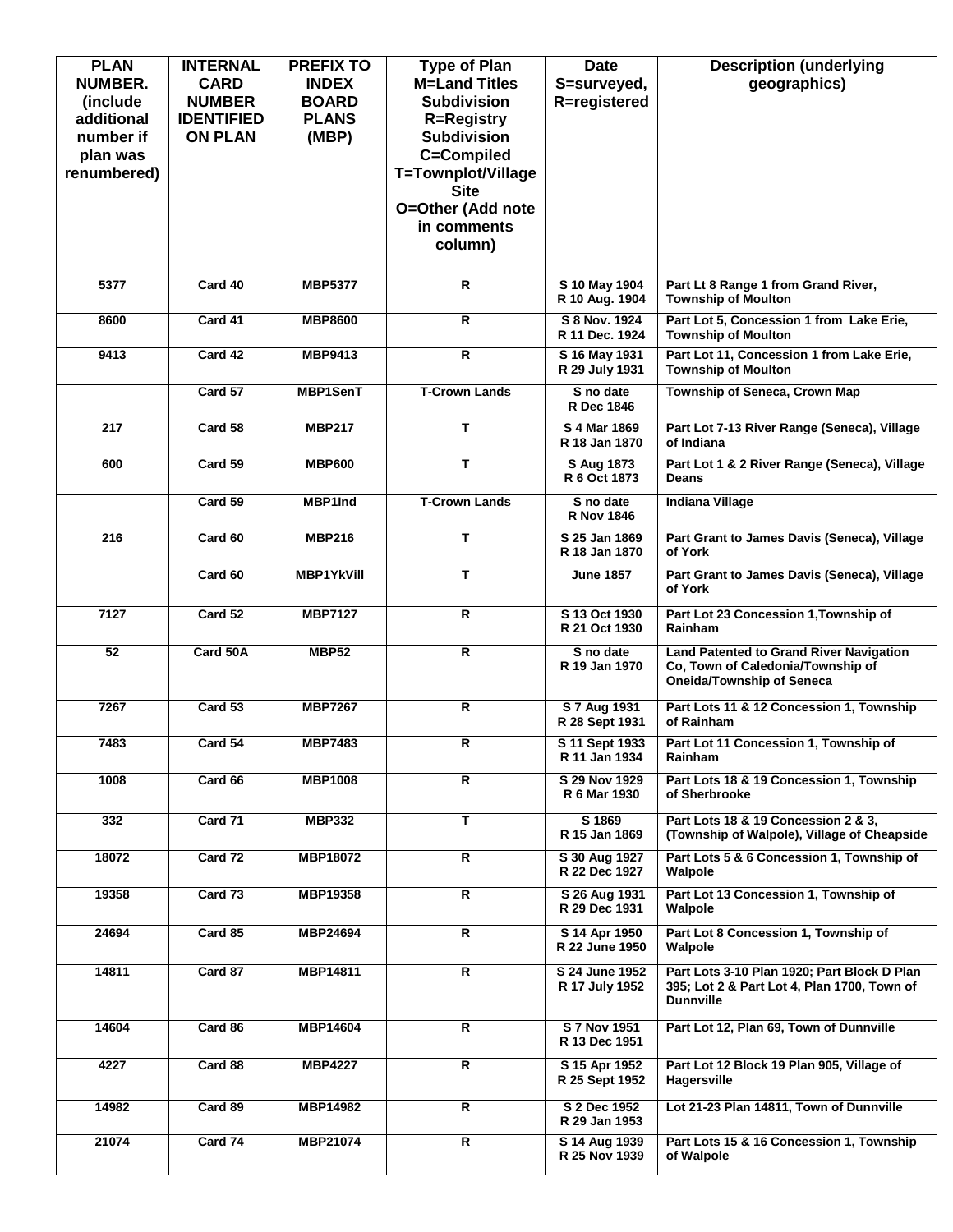| <b>PLAN</b><br><b>NUMBER.</b><br>(include)<br>additional<br>number if<br>plan was<br>renumbered) | <b>INTERNAL</b><br><b>CARD</b><br><b>NUMBER</b><br><b>IDENTIFIED</b><br><b>ON PLAN</b> | <b>PREFIX TO</b><br><b>INDEX</b><br><b>BOARD</b><br><b>PLANS</b><br>(MBP) | <b>Type of Plan</b><br><b>M=Land Titles</b><br><b>Subdivision</b><br><b>R=Registry</b><br><b>Subdivision</b><br>C=Compiled<br>T=Townplot/Village<br><b>Site</b><br>O=Other (Add note<br>in comments<br>column) | <b>Date</b><br>S=surveyed,<br><b>R</b> =registered | <b>Description (underlying</b><br>geographics)                                                                               |
|--------------------------------------------------------------------------------------------------|----------------------------------------------------------------------------------------|---------------------------------------------------------------------------|----------------------------------------------------------------------------------------------------------------------------------------------------------------------------------------------------------------|----------------------------------------------------|------------------------------------------------------------------------------------------------------------------------------|
| 344                                                                                              | Card 70                                                                                | <b>MBP344</b>                                                             | T                                                                                                                                                                                                              | S 1869<br>R 16 July 1869                           | Part Lot 5 & 6 Concession 2; Part Lot 4-6<br>Concession 1, (Township of Walpole),<br><b>Village of Nanticoke</b>             |
| 1957                                                                                             | Card 70                                                                                | <b>MBP1957</b>                                                            | Т                                                                                                                                                                                                              | S 1 Dec 1857<br>R 30 June 1853                     | North East Part Lot 5 Concession 1,<br>(Township of Walpole), Village Nanticoke                                              |
| 2460                                                                                             | Card 70                                                                                | <b>MBP2460</b>                                                            | T                                                                                                                                                                                                              | S no date<br>R 29 Jan 1876                         | North East Part Lot 5 Concession 1.<br>(Township of Walpole), Village Nanticoke                                              |
| 1650                                                                                             | Card 75                                                                                | <b>MBP1650</b>                                                            | $\overline{\mathsf{R}}$                                                                                                                                                                                        | S 20 Oct 1873<br>R 19 Nov 1873                     | North East Part Lot 3 Concession 7,<br><b>Township of Walpole</b>                                                            |
| 343                                                                                              | Card 75                                                                                | <b>MBP343</b>                                                             | $\overline{R}$                                                                                                                                                                                                 | <b>S</b> June 1869<br>R 16 July 1869               | Part South Part Lot 4 Concession 8<br>Township of Walpole; Part North Part Lot 4<br><b>Concession 7, Township of Walpole</b> |
| 6407                                                                                             | Card 76                                                                                | <b>MBP6407</b>                                                            | $\overline{R}$                                                                                                                                                                                                 | S 11 Apr 1887<br>R 2 May 1887                      | Part North East Part Lot 3 Concession 7.<br><b>Township of Walpole</b>                                                       |
| 3828                                                                                             | Card 77                                                                                | <b>MBP3828</b>                                                            | R                                                                                                                                                                                                              | S 7 June 1875<br>R 4 Feb 1880                      | East Part of South 1/2 Lot 4 Concession 8,<br><b>Township of Walpole</b>                                                     |
| 1516                                                                                             | Card 77                                                                                | <b>MBP1516</b>                                                            | R                                                                                                                                                                                                              | S 5 July 1873<br>R 5 July 1873                     | Part Lot 4 Concession 7, Township of<br>Walpole                                                                              |
| 1506                                                                                             | Card 77                                                                                | <b>MBP1506</b>                                                            | $\overline{\mathsf{R}}$                                                                                                                                                                                        | S no date<br>R 25 June 1873                        | Part Lot 4 Concession 7, Township of<br>Walpole                                                                              |
| 2683                                                                                             | Card 77                                                                                | MBP2683                                                                   | $\overline{R}$                                                                                                                                                                                                 | S 20 Oct 1876<br>R 7 Nov 1876                      | Part Lot 4 Concession 8, Township of<br>Walpole                                                                              |
| 7679                                                                                             | Card 77                                                                                | <b>MBP7679</b>                                                            | $\overline{R}$                                                                                                                                                                                                 | S 3 Jan 1891<br>R 10 Mar 1891                      | Part Lot 4 Concession 8, Township of<br>Walpole                                                                              |
| 67                                                                                               | Card 83                                                                                | MBP67                                                                     | $\overline{\mathsf{R}}$                                                                                                                                                                                        | S 10 Sept 1868<br>R 10 Sept 1868                   | Lot 1-5 Concession 1 from Lake Erie,<br><b>Township of Moulton</b>                                                           |
| 68                                                                                               | Card 83A                                                                               | <b>MBP68</b>                                                              | R                                                                                                                                                                                                              | S 10 Sept 1868<br>R 10 Sept 1868                   | Lot 6-14 Concession 2 from Lake Erie,<br><b>Township of Moulton</b>                                                          |
| 776                                                                                              | Card 84                                                                                | <b>MBP776</b>                                                             | R (Copy April 22 1914)                                                                                                                                                                                         | S 22 May 1907<br>R 12 July 1915                    | Naval Reserve, Township of Sherbrooke                                                                                        |
| 27                                                                                               | Card 94                                                                                | MBP27                                                                     | R                                                                                                                                                                                                              | S 3 Dec 1955<br>R 2 May 1956                       | Part Lot 8 Range 2 from Grand River,<br><b>Township of Moulton</b>                                                           |
| 28                                                                                               | Card 95                                                                                | <b>MBP28</b>                                                              | R                                                                                                                                                                                                              | S 15 Sept 1958<br>R 15 Dec 1958                    | Part Block 40, Plan 905, Village of<br>Hagersville                                                                           |
| 29                                                                                               | Card 96                                                                                | MBP29                                                                     | R                                                                                                                                                                                                              | S 16 June 1959<br>R 18 Mar 1960                    | Part Block 40, Plan 905, Village of<br>Hagersville                                                                           |
| 30                                                                                               | Card 97                                                                                | <b>MBP30</b>                                                              | R                                                                                                                                                                                                              | S 21 May 1960<br>R 4 Oct 1960                      | Part Lot 12 & 7, Block 19 Plan 905, Village of<br>Hagersville                                                                |
| 55                                                                                               | Card 114                                                                               | <b>MBP55</b>                                                              | C                                                                                                                                                                                                              | S No date<br>R 27 Sept 1971                        | Part Lots 1-4 West Berwick Street, Town of<br>Caledonia                                                                      |
| 56                                                                                               | <b>Card 113</b>                                                                        | <b>MBP56</b>                                                              | R                                                                                                                                                                                                              | S 24 Aug 1971<br>R 27 Sept 1971                    | Part Lot 16 Concession 12, Township of<br>Walpole                                                                            |
| 57                                                                                               | <b>Card 115</b>                                                                        | <b>MBP57</b>                                                              | C                                                                                                                                                                                                              | S No date<br>R 12 Oct 1971                         | Part James Old Block; Part East 1/2 Lot 11<br>Range 1 West Plank Road, Township of<br>Seneca                                 |